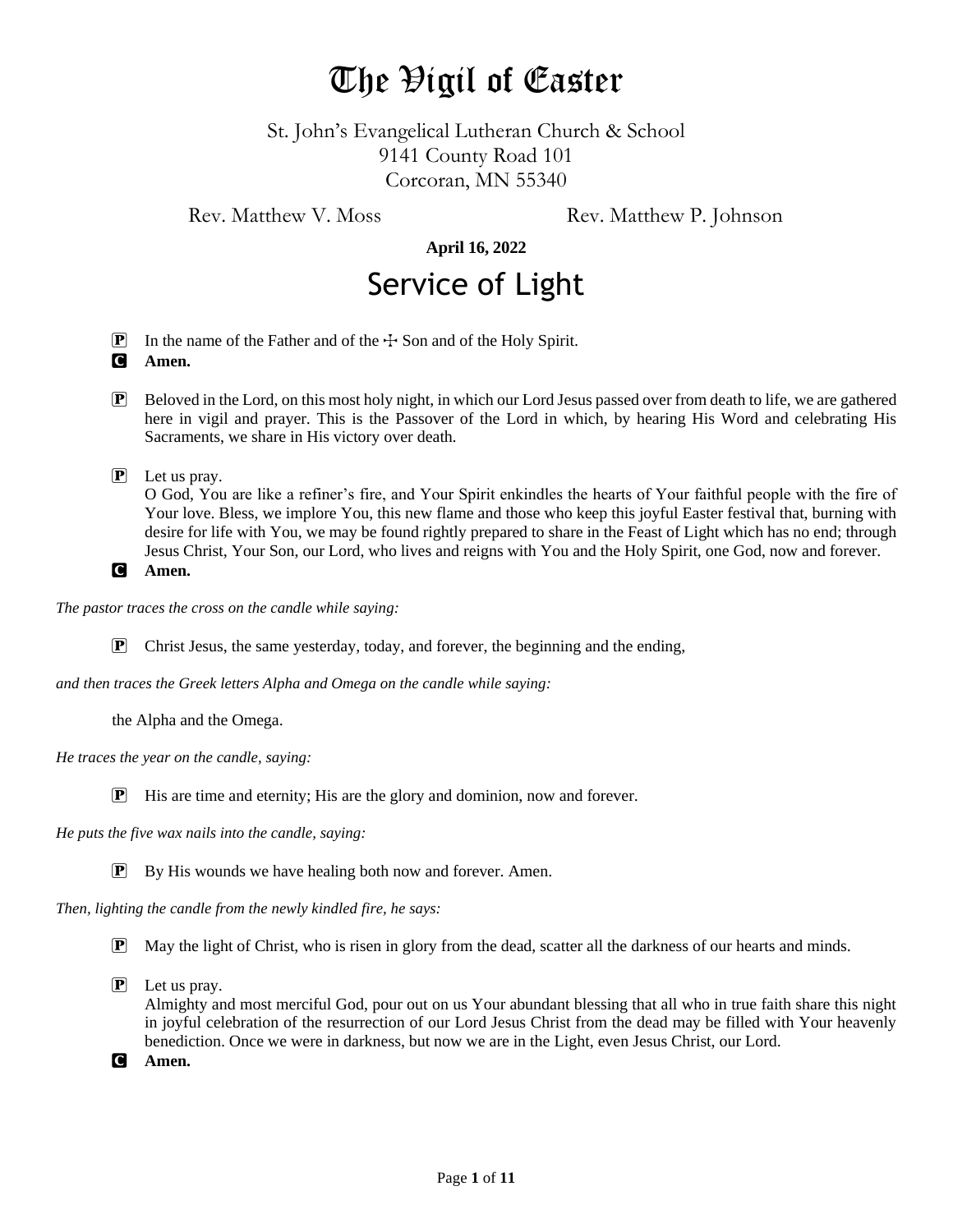

**The Easter Proclamation (Exsultet)**

A Rejoice now, all you heav'nly choirs of angels; rejoice now, all creation; sound forth, trumpet of salvation, and proclaim the triumph of our King. Rejoice too, all the earth, in the radiance of the light now poured upon you and made brilliant by the brightness of the everlasting King; know that the ancient darkness has been forever banished. Rejoice, O Church of Christ, clothed in the brightness of this light; let all this house of God ring out with rejoicing, with the praises of all God's faithful people.

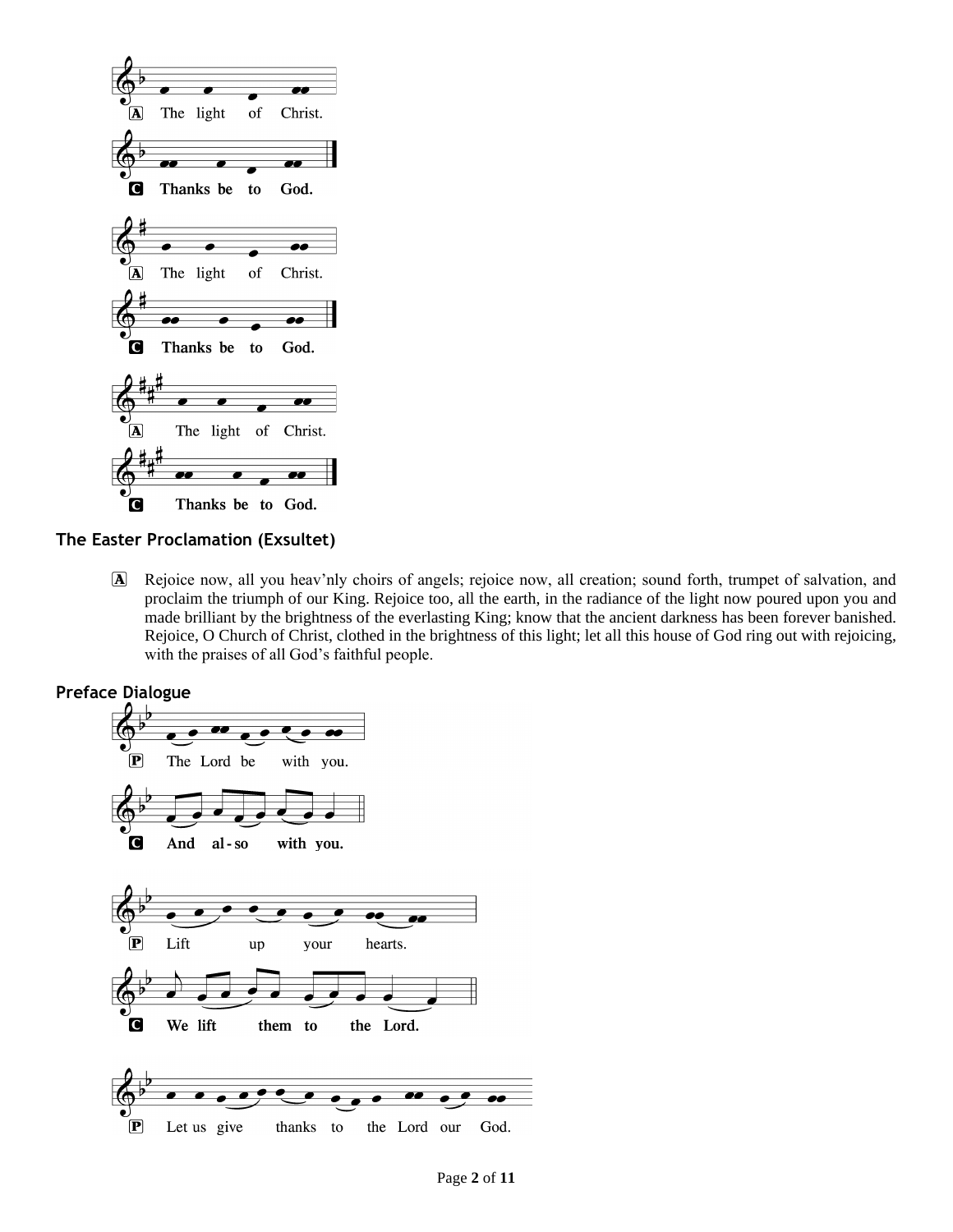

#### **Easter Proclamation**

P It is truly good, right, and salutary that we should at all times and in all places, with all our heart and mind and voice, praise You, O Lord, Holy Father, almighty everlasting God, and Your only-begotten Son, Jesus Christ. For He is the very Paschal Lamb who offered Himself for the sin of the world, who has cleansed us by the shedding of His precious blood. This is the night when You brought our fathers, the children of Israel, out of bondage in Egypt and led them through the Red Sea on dry ground. This is the night when all who believe in Christ are delivered from bondage to sin and are restored to life and immortality. This is the night when Christ, the Life, arose from the dead. The seal of the grave is broken and the morning of the new creation breaks forth out of night. Oh, how wonderful and beyond all telling is Your mercy toward us, O God, that to redeem a slave You gave Your Son. How holy is this night when all wickedness is put to flight and sin is washed away. How holy is this night when innocence is restored to the fallen and joy is given to those downcast. How blessed is the night when man is reconciled to God in Christ. Holy Father, accept now the evening sacrifices of our thanksgiving and praise. Let Christ, the true light and morning star, shine in our hearts, He who gives light to all creation, who lives and reigns with You and the Holy Spirit, one God, now and forever.

#### C **Amen.**

*Sit*

## Service of Readings

P In this most holy night our Savior, Christ the Lord, broke the power of death and by His resurrection brought life and salvation to all creation. Let us praise the Lord, for He truly keeps His Word. The sun of righteousness has dawned upon us who have sat in darkness and in the shadow of death.

#### **The Creation**

A A reading from Genesis, chapters one and two.

#### [*after the reading*]

- A This is the Word of the Lord.
- C **Thanks be to God.**

#### $\boxed{\mathbf{P}}$  Let us pray.

Almighty God, through Your Word and Spirit You most wonderfully created all things, and through the Word made flesh You brought new life to fallen humanity. Grant that in Your mercy we may be conformed to the image of Him who shares fully in our humanity, even Jesus Christ, our Lord.

C **Amen.**

#### **The Flood**

A A reading from Genesis, chapters seven, eight, and nine.

#### [*after the reading*]

- [A] This is the Word of the Lord.
- C **Thanks be to God.**
- $\left| \mathbf{P} \right|$  Let us pray.

O Lord, You kill and You raise to life; You brought the flood upon a wicked and perverse generation, and yet You saved faithful Noah and his family in the ark. Keep us in safety in the ark of Christ's body, the Church, that Your mercy may come to its fullness and Your salvation be preached to the ends of the earth; through Jesus Christ, our Lord.

C **Amen.**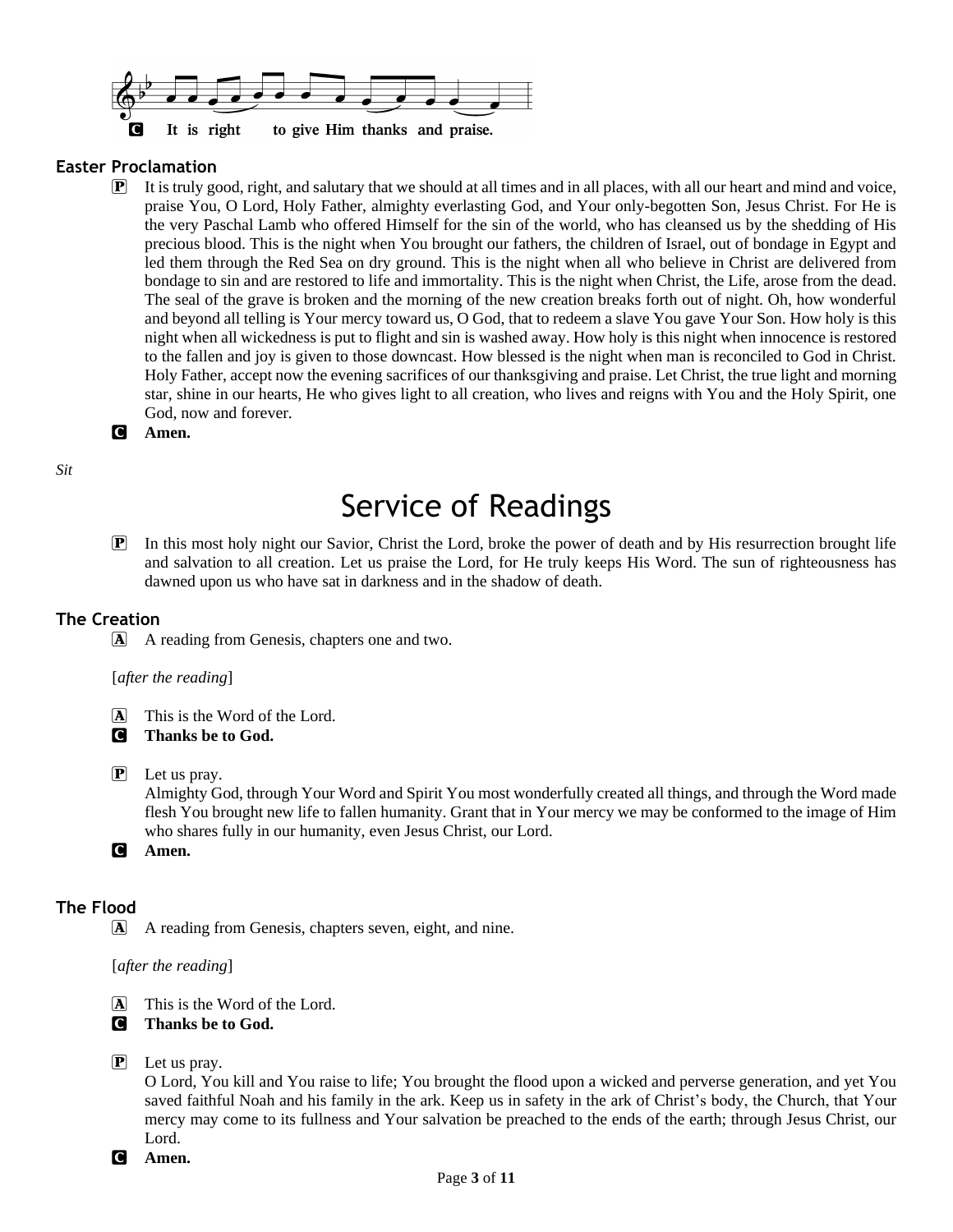#### **Israel's Deliverance at the Red Sea**

A A reading from Exodus, chapters 14 and 15.

[*after the reading*]

- A This is the Word of the Lord.
- C **Thanks be to God.**
- P Let us pray.

O God, You once delivered Your people Israel from bondage under Pharaoh and led them by a pillar of cloud and fire through the sea to safety. Grant that we may so follow Christ that through the waters of Baptism we may daily die and rise with Him and walk in safety through the wilderness of this life until we see Your salvation; through Jesus Christ, our Lord.

C **Amen.**

### **Hymn: 925 Song of Moses and Israel**



<sup>1</sup>The LORD is my strength | and my song, $*$ and He has become my sal- | vation;

<sup>2</sup>this is my God, and I will | praise Him,\* my father's God, and I will ex- | alt Him.

#### *Refrain*

<sup>3</sup>The LORD is a | man of war;<sup>\*</sup> the LORD | is His name.

 $4P$ haraoh's chariots and his host He cast in- to the sea. $*$ and his chosen officers were sunk in the | Red Sea.

<sup>5</sup>The floods | covered them;\* they went down into the depths | like a stone.

<sup>6</sup>Your right hand, O LORD, glorious | in power,\* Your right hand, O LORD, shatters the enemy.

#### *Refrain*

<sup>7</sup>Who is like You, O LORD, a- | mong the gods?\* Who is like You, majestic in holiness, awesome in glorious deeds, doing | wonders?

<sup>8</sup>You stretched out Your | right hand;<sup>\*</sup> the earth | swallowed them.

 $9$ You have led in Your steadfast love the people whom You | have redeemed;\* You have guided them by Your strength to Your ho- | ly abode.

```
10You will bring them in and plant them on Your own | mountain,*
the place, O LORD, which You have made for | Your abode,
```

```
<sup>11</sup>the sanctuary, O LORD, which Your hands have es-\vert tablished.*
The LORD will reign forever and ever.
```

```
Glory be to the Father and | to the Son*
and to the Holy | Spirit;
```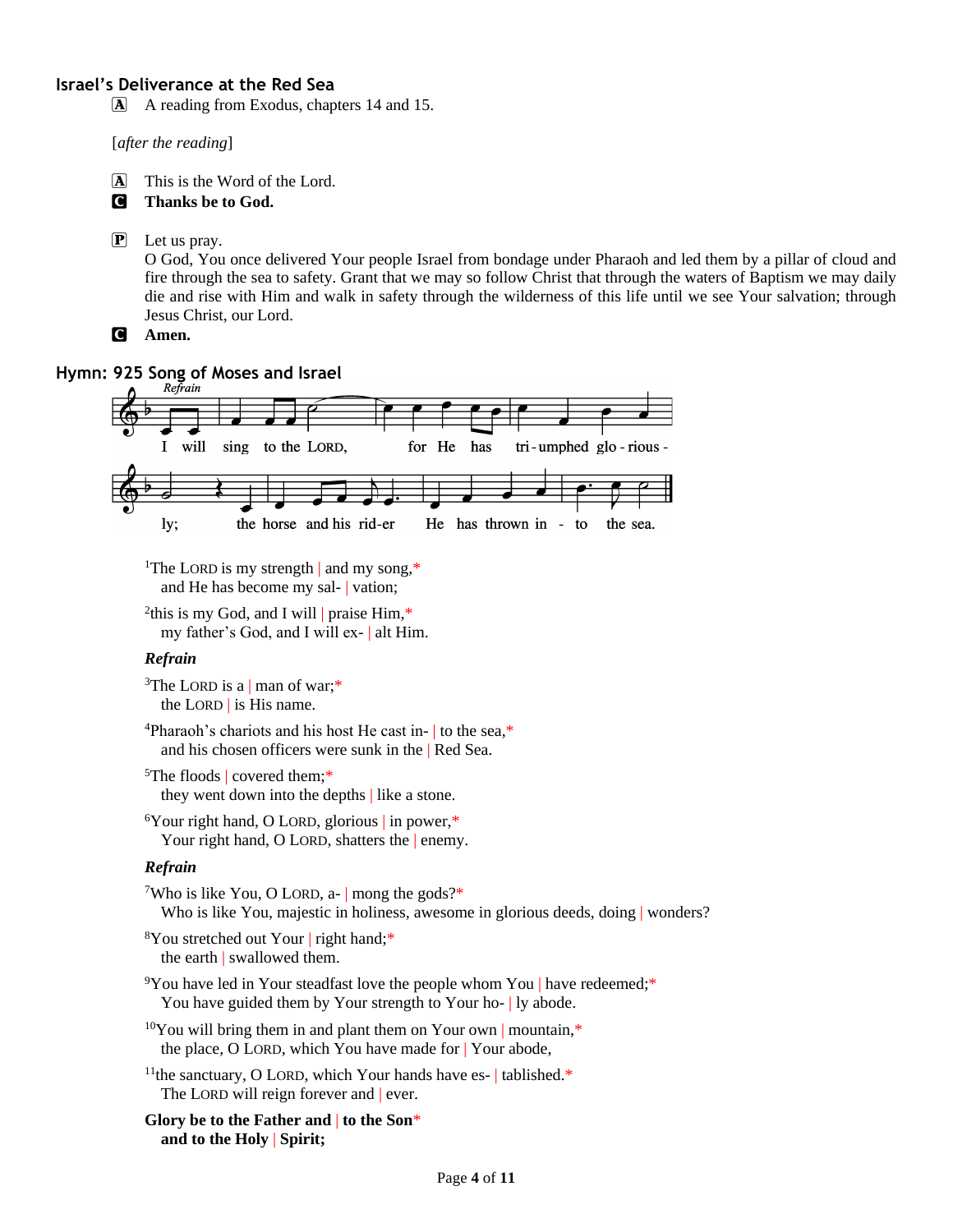#### **as it was in the be-** | **ginning,**\* **is now, and will be forever.** | **Amen.**

#### *Refrain*

Text: © 2001 Crossway Bibles. Used by permission: LSB Hymn License no. 110003065 Tune: © 2006 Concordia Publishing House. Used by permission: LSB Hymn License no. 110003065

#### **Salvation Offered Freely to All**

A A reading from Isaiah, chapter 55.

[*after the reading*]

A This is the Word of the Lord.

C **Thanks be to God.**

 $\overline{P}$  Let us pray.

Almighty God, by Your Word You created and sustain all things, and by Your Spirit You renew Your creation. Grant now the water of life to all who thirst for You that they may bring forth abundant fruit in Your glorious kingdom; through Jesus Christ, our Lord.

C **Amen.**

#### **A New Heart and a New Spirit**

A A reading from Ezekiel, chapter 36.

[*after the reading*]

A This is the Word of the Lord.

C **Thanks be to God.**

P Let us pray.

Almighty and everlasting God, by the death and resurrection of Your Son You cleansed our hearts and put a new Spirit within us. Grant that all who are brought to newness of life in the fellowship of the body of Christ may show forth in their lives what they confess with their lips; through Jesus Christ, our Lord.

C **Amen.**

#### **The Valley of Dry Bones**

A A reading from Ezekiel, chapter 37.

[*after the reading*]

A This is the Word of the Lord.

C **Thanks be to God.**

P Let us pray.

O God, Your Son came as the Son of Man to breathe His Word and Spirit upon the dry, dead bones of Adam's children. Grant that we may hear Your holy Word, receive Your Spirit, and rise each day from the death of sin to live in newness of life before You; through Jesus Christ, our Lord.

C **Amen.**

#### **Job Confesses the Redeemer**

A A reading from Job, chapter 19.

[*after the reading*]

- A This is the Word of the Lord.
- C **Thanks be to God.**
- $\left| \mathbf{P} \right|$  Let us pray.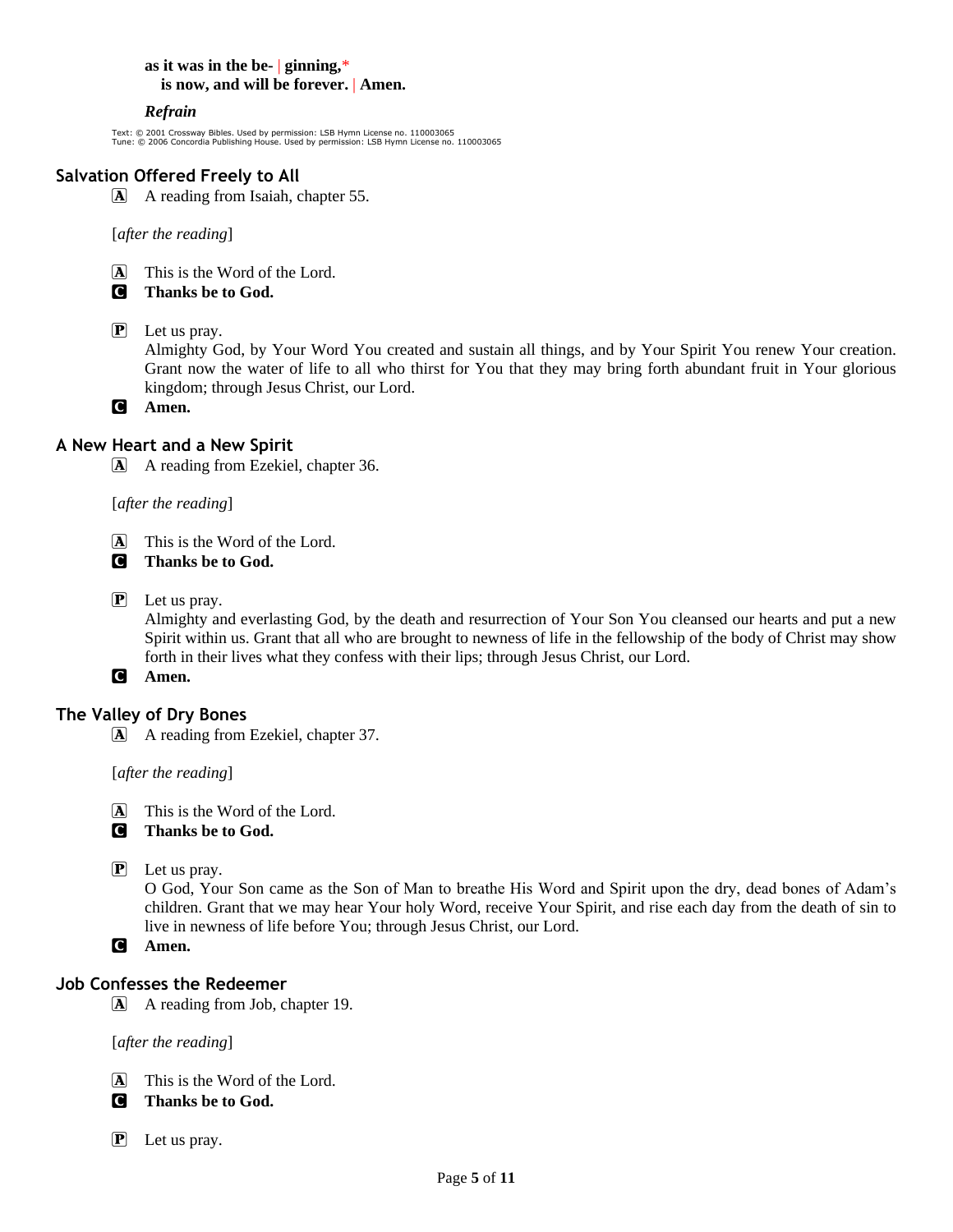Almighty God, our great Redeemer, in the sacrifice of Your Son You put to death our wretched flesh and in His rising restored our life. Grant that we may always cling to Christ by faith in this life that at the last we may rejoice to stand in our own flesh and see You face to face; through Jesus Christ, our Lord.

#### C **Amen.**

#### **Jonah Preaches to Nineveh**

A A reading from Jonah, chapter three.

[*after the reading*]

- A This is the Word of the Lord.
- C **Thanks be to God.**
- P Let us pray.

O God, as the prophet Jonah spent three days in the belly of the great fish, so Your Son Jesus spent three days in the heart of the earth. Grant us repentance to embrace our death in Him through Holy Baptism and to proclaim His victory over sin and death to all the world; through the same Jesus Christ, our Lord.

C **Amen.**

#### **The Gathering of God's People**

A A reading from Zephaniah, chapter three.

#### [*after the reading*]

- A This is the Word of the Lord.
- C **Thanks be to God.**
- P Let us pray.

Look in mercy, O Lord, upon Your faithful people, and by Word and Spirit bring to completion that good work which You have begun in us. Gather in Your people that all the world may see and know that what has been cast down is raised up and what has grown old is made new, until the work You have begun in us is brought to its joyful fulfillment in the day of our Lord Jesus Christ.

C **Amen.**

#### **The Fiery Furnace**

A A reading from Daniel, chapter three.

[*after the reading*]

- A This is the Word of the Lord.
- C **Thanks be to God.**
- P Let us pray.

O God, Your Son protected faithful Shadrach, Meshach, and Abednego in the fiery furnace of the king. Grant us protection in our time of testing that we would boldly confess Your name, reject all false worship, and live and die in confidence, knowing that we are safe in Your Son, Jesus Christ, our Lord, who lives and reigns with You and the Holy Spirit, one God, now and forever.

C **Amen.**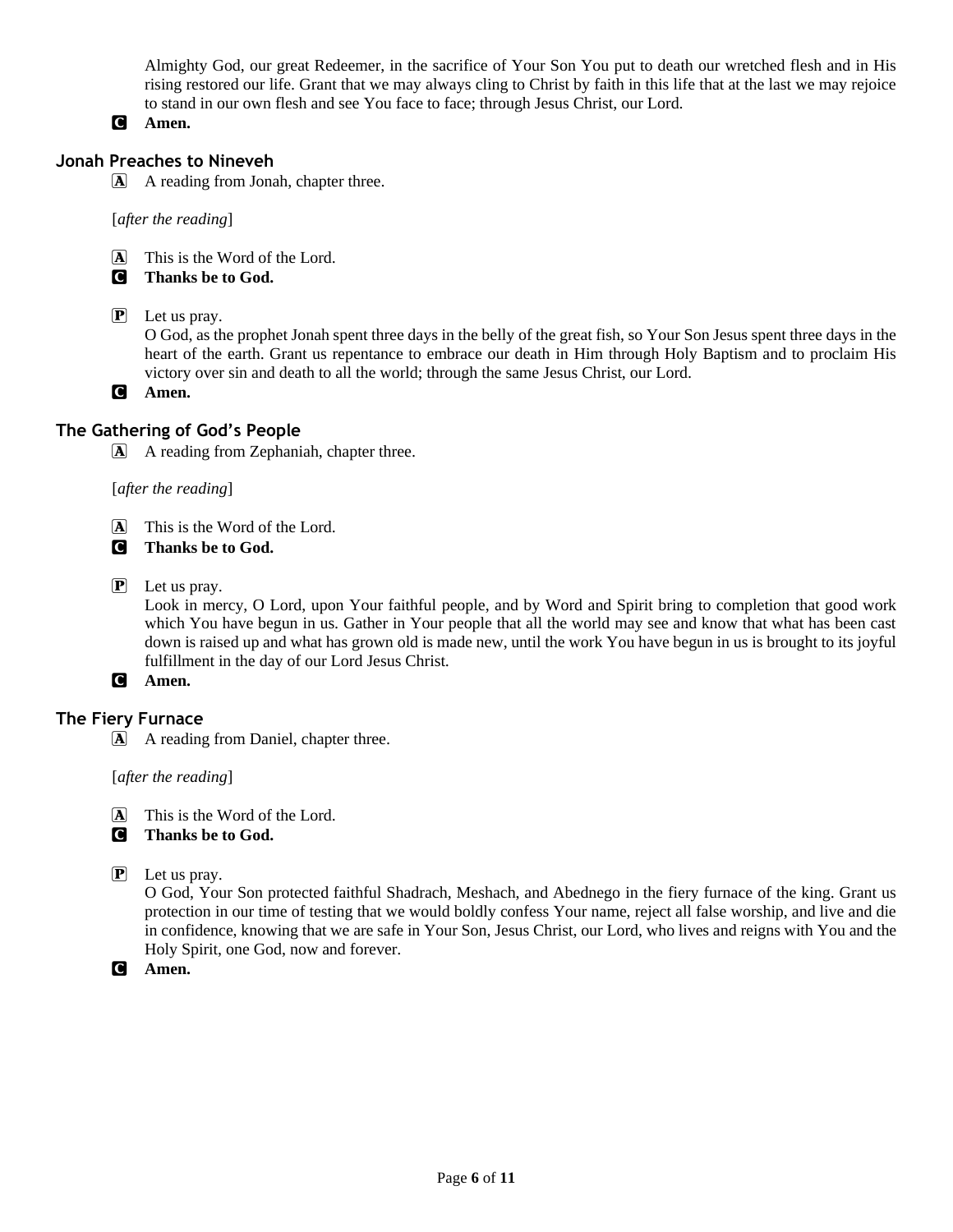#### **Hymn: 931 All You Works of the Lord**



<sup>1</sup>All you works of the Lord, bless the Lord— $*$ praise Him and magnify Him for- | ever.\* You angels of the Lord, | bless the Lord: *Refrain*

<sup>2</sup>You heavens, | bless the Lord;\* all you waters above the heavens, | bless the Lord;\* all you powers of the Lord, | bless the Lord: *Refrain*

 $3$ You sun and moon, bless the Lord;\* you stars of heaven, | bless the Lord;\* all you showers and dew, | bless the Lord: *Refrain*

<sup>4</sup>All you winds of God, bless the Lord;\* you fire and heat, | bless the Lord;\* you winter and summer, | bless the Lord: *Refrain*

<sup>5</sup>You dews and frost, | bless the Lord;\* you frost and cold, | bless the Lord;\* you ice and snow, | bless the Lord: *Refrain*

 $6$ You nights and days, bless the Lord;\* you light and darkness, | bless the Lord;\* you lightnings and clouds, | bless the Lord: *Refrain*

<sup>7</sup>Let the earth | bless the Lord; $*$ you mountains and hills, | bless the Lord;\* all you green things that grow on the earth, | bless the Lord: *Refrain*

<sup>8</sup>You wells and springs, | bless the Lord;\* you rivers and seas, | bless the Lord;\* you whales and all who move in the waters, | bless the Lord: *Refrain*

 $9$ All you birds of the air, bless the Lord;\* all you beasts and cattle, | bless the Lord;\* all you children of men, | bless the Lord: *Refrain*

 $10<sup>10</sup>$ O Israel, bless the Lord;\* you priests of the Lord, | bless the Lord;\* you servants of the Lord, | bless the Lord: *Refrain*

<sup>11</sup>You spirits and souls of the righteous,  $\vert$  bless the Lord;\* you pure and humble of heart, | bless the Lord;\* let us bless the Father and the Son and the Holy | Spirit: *Refrain*

Text: Public domain Tune: © 2006 Concordia Publishing House. Used by permission: LSB Hymn License no. 110003065

# Service of Holy Baptism

P On this holiest of nights, the whole Church of our Lord Jesus Christ recalls His death and burial, rejoicing with great joy in the Gospel of His glorious and mighty resurrection from the dead. The apostle Paul says:

Do you not know that all of us who have been baptized into Christ Jesus were baptized into His death? We were buried therefore with Him by baptism into death, in order that, just as Christ was raised from the dead by the glory of the Father, we too might walk in newness of life. For if we have been united with Him in a death like His, we shall certainly be united with Him in a resurrection like His. We know that our old self was crucified with Him in order that the body of sin might be brought to nothing, so that we would no longer be enslaved to sin. For one who has died has been set free from sin. Now if we have died with Christ, we believe that we will also live with Him. We know that Christ being raised from the dead will never die again; death no longer has dominion over Him. For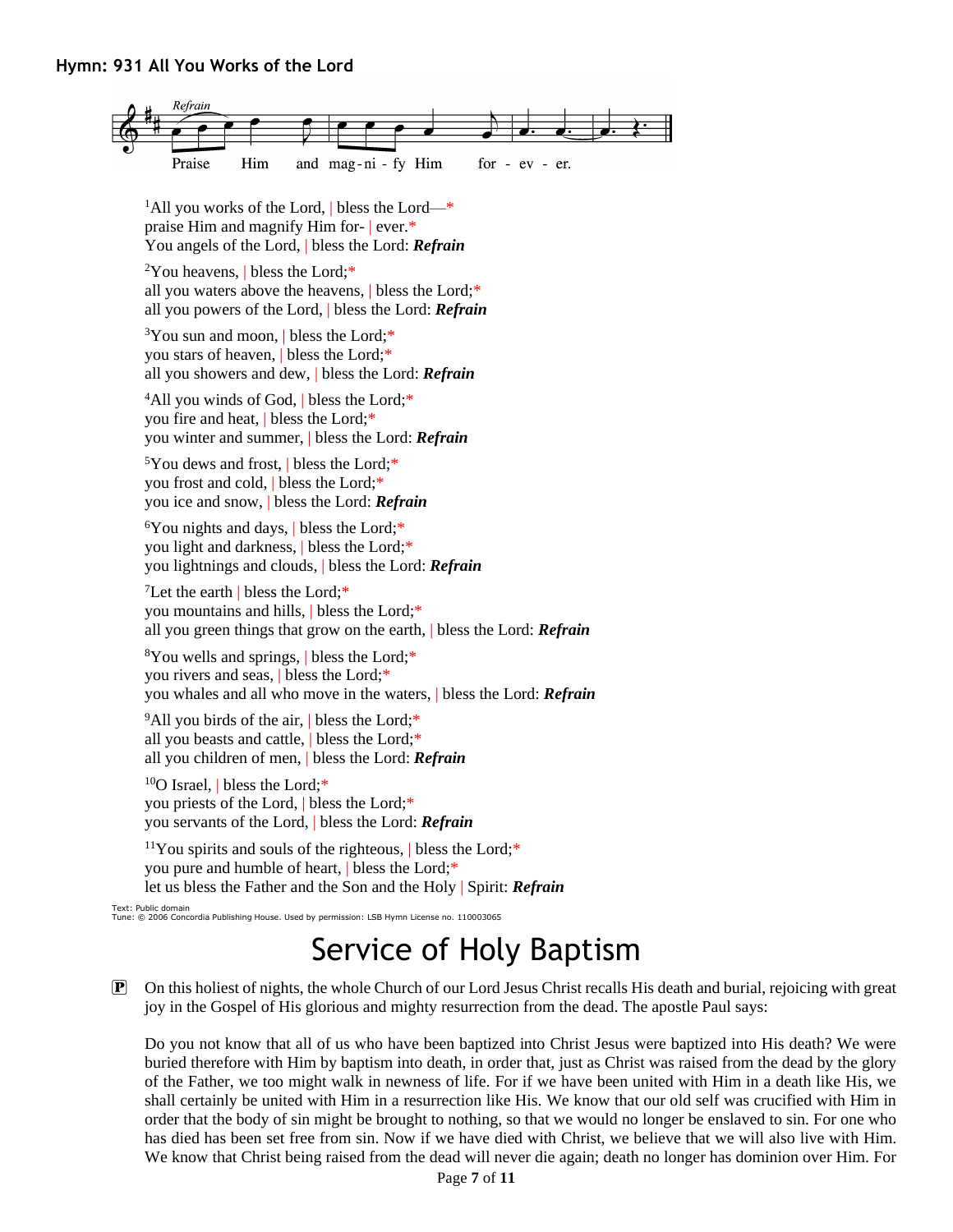the death He died He died to sin, once for all, but the life He lives He lives to God. So you also must consider yourselves dead to sin and alive to God in Christ Jesus.

#### $\mathbf{P}$  Let us pray.

Almighty and eternal God, according to Your strict judgment You condemned the unbelieving world through the flood, yet according to Your great mercy You preserved believing Noah and his family, eight souls in all. You drowned hard-hearted Pharaoh and all his host in the Red Sea, yet led Your people Israel through the water on dry ground, foreshadowing this washing of Your Holy Baptism. Through the Baptism in the Jordan of Your beloved Son, our Lord Jesus Christ, You sanctified and instituted all waters to be a blessed flood and a lavish washing away of sin.

We pray that You would behold us all according to Your boundless mercy and bless us with true faith by the Holy Spirit, that through this saving flood all sin in us, which has been inherited from Adam and which we ourselves have committed since, would be drowned and die. Grant that we be kept safe and secure in the holy ark of the Christian Church, being separated from the multitude of unbelievers and serving Your name at all times with a fervent spirit and a joyful hope, so that, with all believers in Your promise, we would be declared worthy of eternal life; through Jesus Christ, our Lord.

- C **Amen.**
- P Do you renounce the devil?
- C **Yes, I renounce him.**
- P Do you renounce all his works?
- C **Yes, I renounce them.**
- P Do you renounce all his ways?
- C **Yes, I renounce them.**
- P Do you believe in God, the Father Almighty, maker of heaven and earth?
- C **Yes, I believe in God, the Father Almighty, maker of heaven and earth.**
- P Do you believe in Jesus Christ, His only Son?
- C **Yes, I believe in Jesus Christ, His only Son, our Lord, who was conceived by the Holy Spirit, born of the virgin Mary, suffered under Pontius Pilate, was crucified, died and was buried; He descended into hell; the third day He rose again from the dead; He ascended into heaven and sits at the right hand of God the Father Almighty; from thence He will come to judge the living and the dead.**
- **P** Do you believe in the Holy Spirit?
- C **Yes, I believe in the Holy Spirit, the holy Christian Church, the communion of saints, the forgiveness of sins, the resurrection of the body, and the life everlasting.**

#### *Addressing the entire congregation, the pastor says:*

- P The almighty God and Father of our Lord Jesus Christ, who has given you the new birth of water and of the Spirit and has forgiven you all your sins, strengthen you with His grace to life  $+$  everlasting.
- C **Amen.**
- **P** Peace  $\pm$  be with you.
- C **Amen.**

### Service of Prayer

#### **Litany of the Resurrection**

- A O Lord,
- C **have mercy.**
- A O Christ,
- C **have mercy.**
- A O Lord,
- C **have mercy.**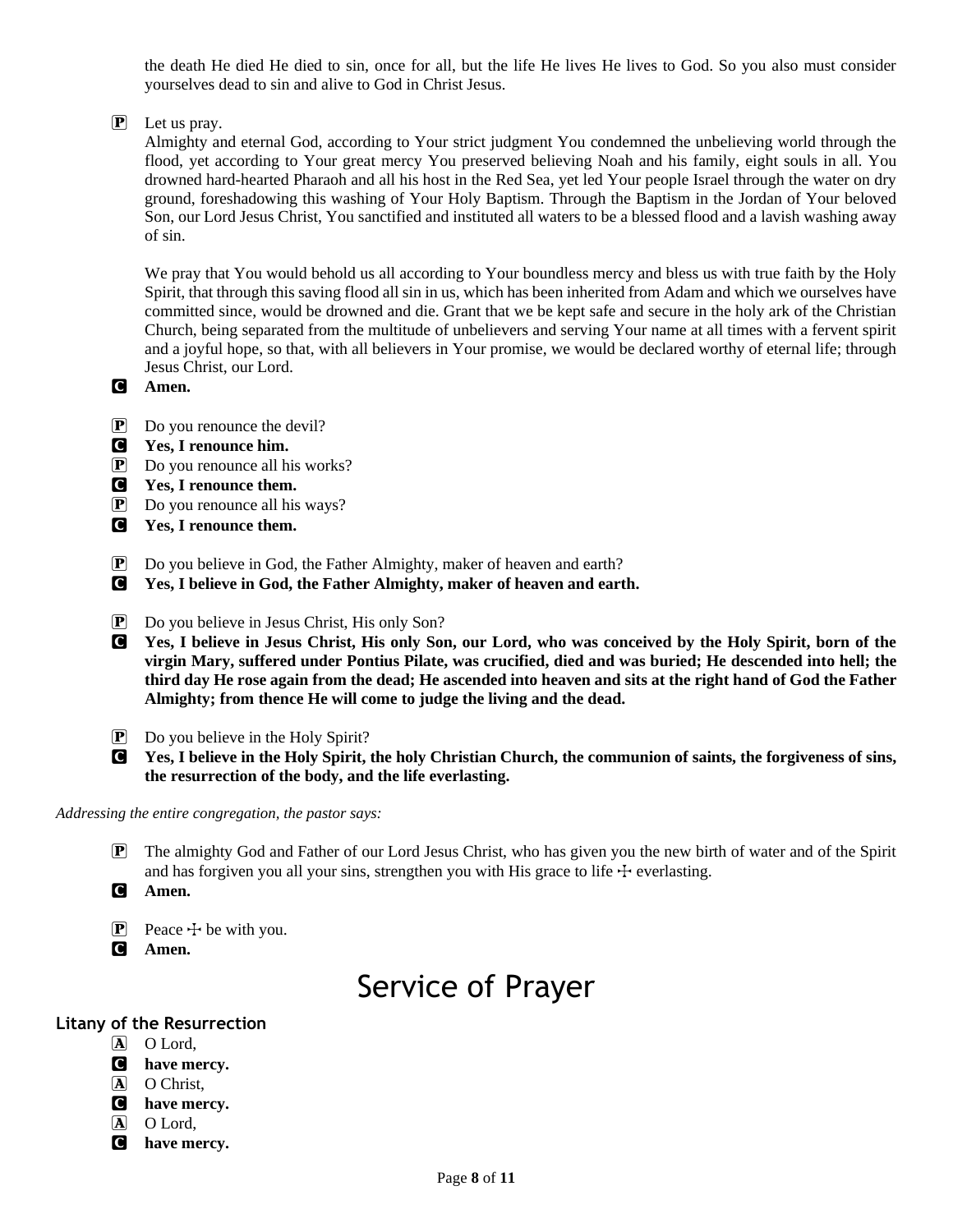- A Lord Jesus Christ, Son of God,
- C **hear us.**
- A Paschal Lamb, who was offered for us and has taken away the sin of the world,
- C **have mercy on us.**
- A Who was crucified for our transgressions and raised for our justification,
- C **have mercy on us.**
- A Who foretold Your passion saying, "The Son of Man must be crucified and on the third day rise again,"
- C **have mercy on us.**
- A Who destroyed death by dying, and by rising to life again brought life and immortality to light,
- C **have mercy on us.**
- A Whose resurrection was first announced by an angel to the women,
- C **have mercy on us.**
- A Who appeared to Mary Magdalene and was worshiped by her,
- C **have mercy on us.**
- A Who revealed Yourself to the two disciples on the Emmaus road and made Yourself known to them in the Scriptures and in the breaking of the bread,
- C **have mercy on us.**
- A Who appeared to the disciples, bestowing on them Your peace and Your Spirit,
- C **have mercy on us.**
- A Who showed Your wounded hands and side to the apostle Thomas that he too might believe,
- C **have mercy on us.**
- A Who appeared to seven disciples on the Sea of Tiberias, bringing a miraculous catch of fish,
- C **have mercy on us.**
- A Who appeared to Peter and to the Twelve, to over 500 disciples, to James and to all the apostles, and to Paul on the Damascus road,
- C **have mercy on us.**
- A Who commissioned Your Church to make disciples of all nations by baptizing and teaching them,
- C **have mercy on us.**
- A By Your glorious resurrection from the dead,
- C **good Lord, deliver us.**
- A By Your victory over sin and death,
- C **good Lord, deliver us.**
- A By the majesty of Your risen body,
- C **good Lord, deliver us.**
- A We poor sinners implore You
- C **to hear us, Lord Jesus.**
- A That we may daily die and rise with You in our Baptism and walk in the freedom of Your forgiveness,
- C **grant us, good Lord.**
- A That we may set our minds on things above and not on earthly things, serving others as we have been served by You,

#### C **grant us, good Lord.**

- A That we may dwell with You forever in the new creation as citizens of the heavenly Jerusalem, together with all the saints,
- C **grant us, good Lord.**
- A Christ, the Lamb of God, who takes away the sin of the world,
- C **have mercy on us.**
- A Christ, the Lamb of God, who takes away the sin of the world,
- C **have mercy on us.**
- A Christ, the Lamb of God, who takes away the sin of the world,
- C **grant us Your peace.**
- A O Lord,
- C **have mercy.**
- A O Christ,
- C **have mercy.**
- A O Lord,
- C **have mercy. Amen.**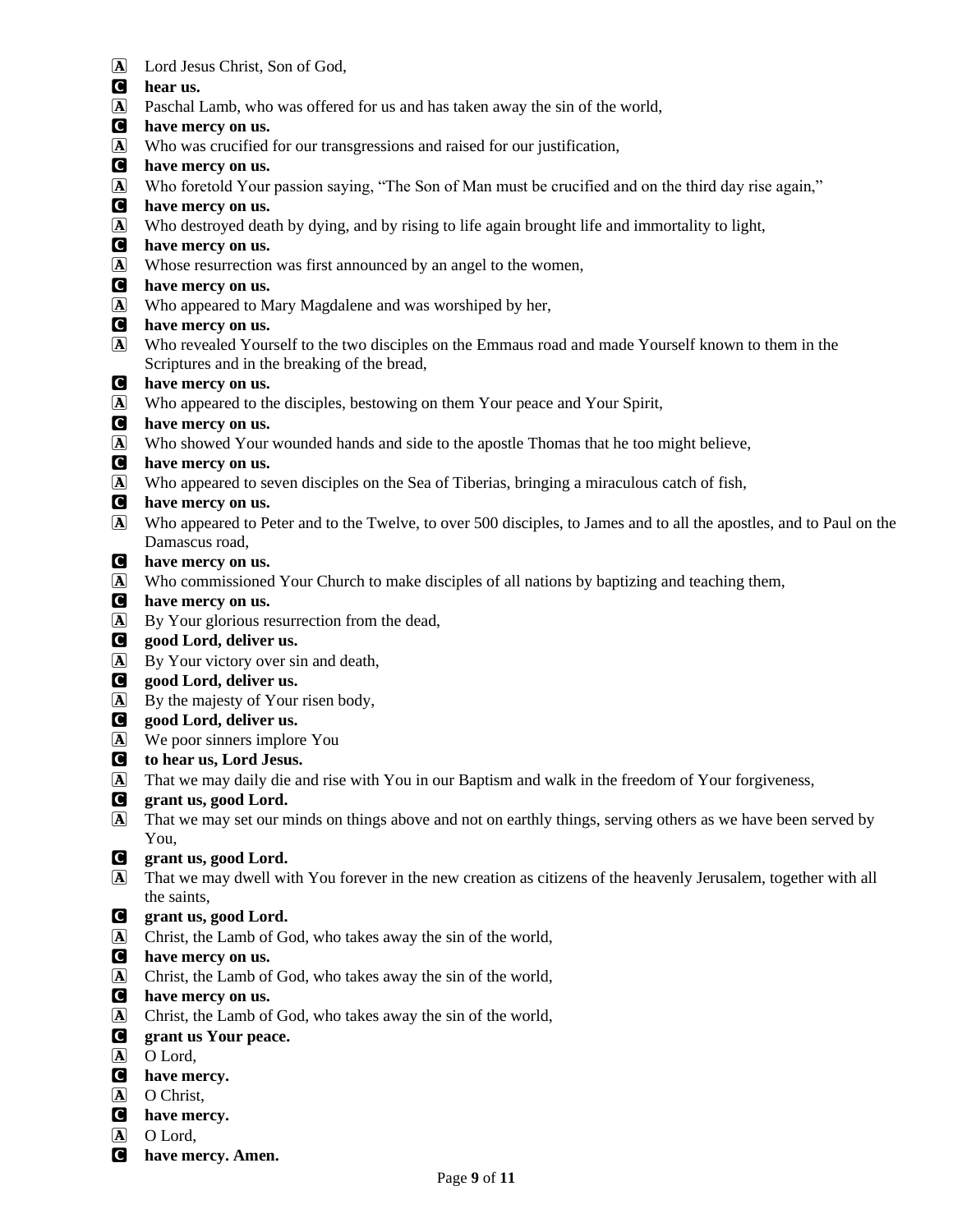## Service of the Word

#### **Easter Acclamation**

P Alleluia! Christ is risen!

C **He is risen indeed! Alleluia!**

*The altar candles may now be lighted from the paschal candle. Lights in the church are turned on, bells may be rung, the chancel may be decorated, and the altar may be prepared for the Sacrament while the congregation sings the Hymn of Praise.*



**P** Let us pray.

O God, You made this most holy night to shine with the glory of the Lord's resurrection. Preserve in us the spirit of adoption which You have given so that, made alive in body and soul, we may serve You purely; through Jesus Christ, Your Son, our Lord, who lives and reigns with You and the Holy Spirit, one God, now and forever.

C **Amen.**

- P The Holy Gospel according to St. Mark, the sixteenth chapter.
- **G** Glory to You, O Lord.